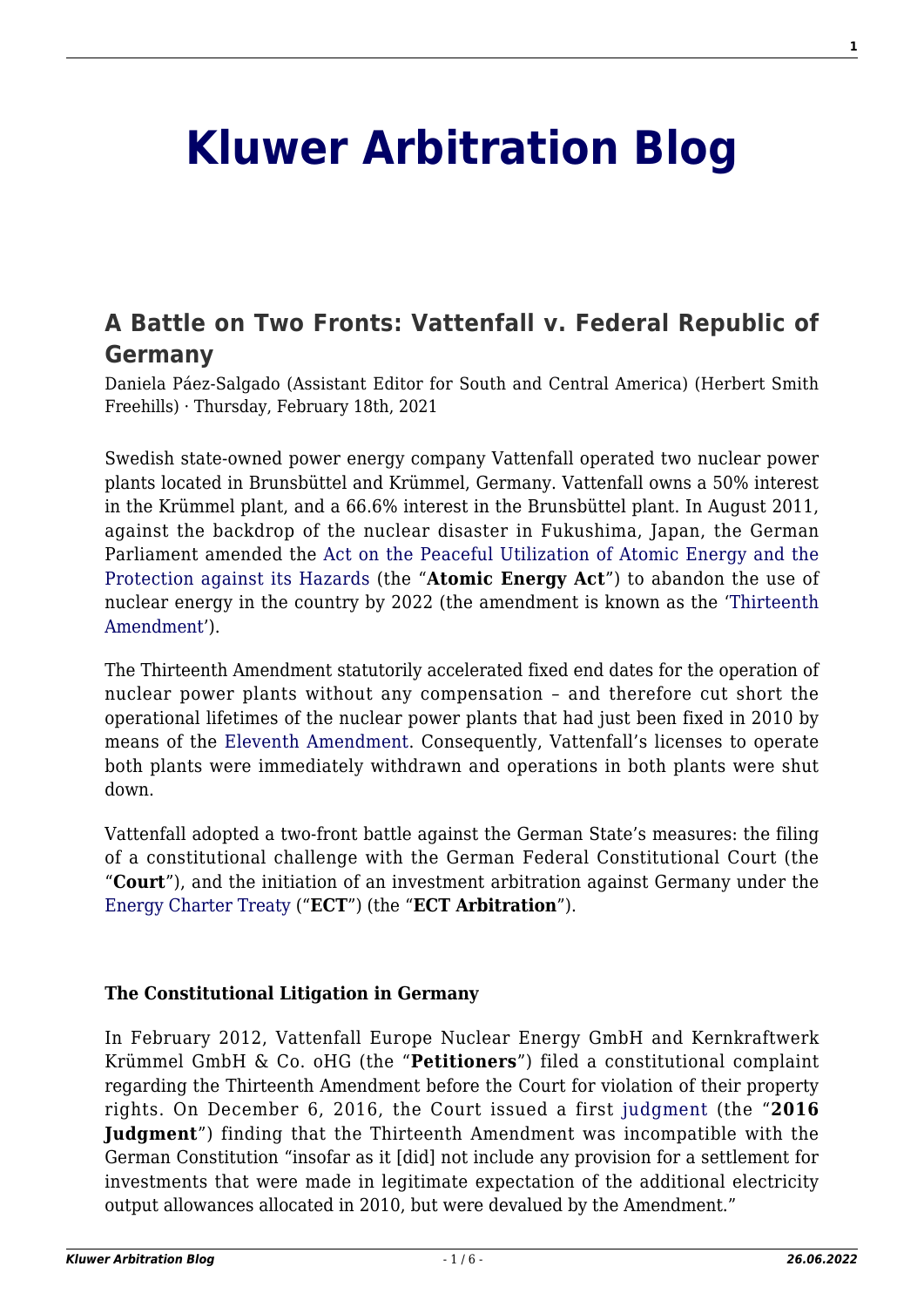First, the Court recognized that the State enjoys broad powers in determining which aspects of the common good to prioritize, and how to protect public interests such as life and health (at ¶ 283). In this particular case, the Court found that the State enjoyed particularly broad powers to design its atomic energy law, given the high-risk nature of this activity.

Nonetheless, the Court held that such broad regulatory powers are not absolute, as the State is still obliged to preserve the legitimate expectations of investors (at ¶ 372). The Court found that, in this case, legitimate expectations arose from the Eleventh Amendment because it extended permissions for nuclear power plants and encouraged investors to undertake investments in plants, and it was not foreseeable that the German legislature would shift its energy policy within the same legislative period (at ¶¶ 375-377). By enacting the Thirteenth Amendment just a few months later, the German State unreasonably limited the investors' property by devaluing the investments that were made following the Eleventh Amendment. The Court found that this amounted to a violation of the investors' legitimate expectations, and therefore the State should have provided appropriate compensation (at ¶¶ 372-73, 375-80). (A previous discussion of the decision is available [here](http://arbitrationblog.kluwerarbitration.com/2017/01/10/legitimate-expectations-in-the-vattenfall-case-at-the-heart-of-the-debate-over-isds/)).

In light of the above, the Court ordered that the Thirteenth Amendment could remain in effect until the legislature adopted a new amendment to correct the violations of the German Constitution, which was to occur no later than June 30, 2018 (at ¶¶ 399-406).

To comply with the Court's mandate, on July 10, 2018, the German legislature enacted the [Sixteenth Amendment to the Atomic Energy Act.](https://www.bgbl.de/xaver/bgbl/start.xav?startbk=Bundesanzeiger_BGBl&start=%252F%252F%252A%255B%2540attr_id=%2527bgbl116s0390.pdf%2527%255D#__bgbl__%2F%2F*%5B%40attr_id%3D%27bgbl118s1122.pdf%27%5D__1612290437894) This amendment was to enter into force one day after the European Commission ("**EC**") authorized it, or declared that no state-aid authorization was necessary (*see* Article 3). Applied to the Petitioners' case, the amendment provided that (i) the Petitioners were entitled to compensation, but only if they had previously made a good faith effort to sell residual energy to third companies at a reasonable price; and (ii) if compensation was paid, it was limited to 2/3 of the residual energy for Brunsbüttel and 1/2 of the residual energy for Krümmel. Given that Vattenfall's partner was in a position to use all of its residual energy internally, it was not entitled to compensation (*see* § 7f(1)).

The Petitioners filed another constitutional complaint regarding the Sixteenth Amendment, and on September 29, 2020, the Court rendered a second [judgment](https://www.bundesverfassungsgericht.de/SharedDocs/Entscheidungen/EN/2020/09/rs20200929_1bvr155019en.html) (the

"**2020 Judgment**").<sup>1)</sup> The Court found that the Sixteenth Amendment never entered into force because it was contingent upon approval from the EC. However, the EC had neither approved the Sixteenth Amendment, nor issued a binding communication that such an approval was not required (at  $\P\P$  53-69) Therefore, the Court found that the violation of the Petitioners' rights persisted given that no other remedial provision had been enacted.

In addition, the Court also held that the content of the newly enacted regulation would still infringe upon the Petitioners' constitutional rights. The Court found that the fact that the amendment tied compensation to an obligation to make efforts to transfer compensable electricity volumes to other companies under adequate conditions was unreasonable (at ¶ 71). In particular, it was unreasonable because, at the time they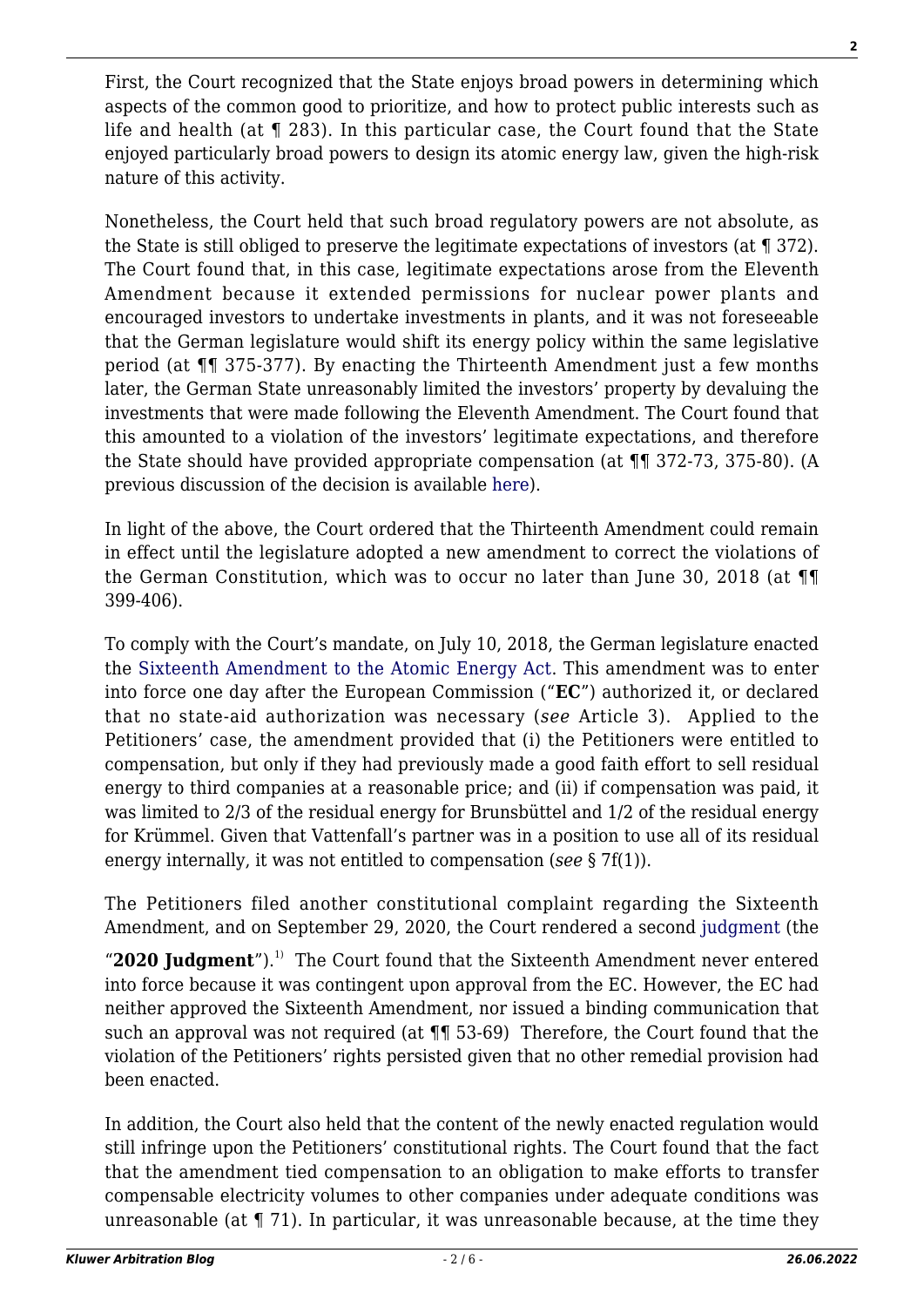were to start negotiating the transfer of electricity, the Petitioners would not know whether the transfer conditions would meet the § 7f(1) criteria, and if the criteria weren't met the Petitioners would risk not receiving compensation at all (at  $\P$  74-76).

The Petitioners also complained about the proposed reduction of their compensation under the Sixteenth Amendment. Without opining on the amount of compensation provided, the Court held that this aspect of the amendment would also be unconstitutional. In particular, In particular, the amendment lacked sufficient specificity to determine compensation in circumstances where two corporations were shareholders in an affected investment (*i.e.* Vattenfall and PreussenElektra), but only one corporation was entitled to compensation pursuant to the 2016 Judgment (*i.e.* Vattenfall) (at ¶¶ 77-81).

Accordingly, it is clear from this latest decision that the German State still remains obligated by the 2016 Judgment to enact new provisions as soon as possible in order to remedy the violations of the Petitioner's constitutional rights (at ¶ 84).

# **The ECT Arbitration**

On May 14, 2012, Vattenfall and its German subsidiaries initiated an international arbitration under the ECT against Germany, [claiming](https://www.reuters.com/article/uk-vattenfall-nuclear-case/germany-says-vattenfall-has-no-grounds-to-seek-arbitration-over-nuclear-phase-out-idUKKBN1I91L3?edition-redirect=uk) EUR 4.7 billion due to losses allegedly suffered from Germany's decision to accelerate the phase-out of nuclear energy under the Thirteenth Amendment. The [International Center for the Settlement](https://icsid.worldbank.org/news-and-events/news-releases/vattenfall-ab-and-others-v-federal-republic-germany-icsid-case-no-0) [of Investment Disputes](https://icsid.worldbank.org/news-and-events/news-releases/vattenfall-ab-and-others-v-federal-republic-germany-icsid-case-no-0) ("**ICSID**") is administering the arbitration (*see Vattenfall AB and others v. Federal Republic of Germany* (ICSID Case No. ARB/12/12)). Hearings on jurisdiction, merits, and quantum were held in 2016, however, a final decision is still pending.

In a [Q&A public statement,](https://group.vattenfall.com/who-we-are/about-us/vattenfall-icsid/questions-and-answers-vattenfall-icsid) Vattenfall explained that it decided to pursue the constitutional litigation *and* the ECT Arbitration as "it was not an option for Vattenfall to await the multi-year procedure at the German Federal Constitutional Court before appealing to ICSID." Ironically, Vattenfall obtained a quicker decision from the German judiciary (in December 2016) than the ICSID tribunal which continues hearing the case to date. However, the path towards remedying the violations to the Petitioners constitutional rights under German law is not finished yet as the German legislative power still needs to comply with the 2016 Judgment through the adoption

of new legislative measures.<sup>2)</sup>

## **Impact of the 2020 Judgment on the Ongoing ECT Arbitration**

Back in 2016, Nikos Lavranos [discussed](http://arbitrationblog.kluwerarbitration.com/2016/12/29/german-constitutional-court-judgment-vattenfall-case-lessons-ect-vattenfall-arbitral-tribunal/?_ga=2.25512309.932129345.1611581478-127612082.1608158318) the impact of the 2016 Judgment in favor of the Petitioners on the ECT Arbitration. He anticipated that the arbitral tribunal would perform a comprehensive balancing between the regulatory powers of the German State and the protection of the legitimate expectations and property rights of the investor. The 2020 Judgment does not seem to alter that assessment.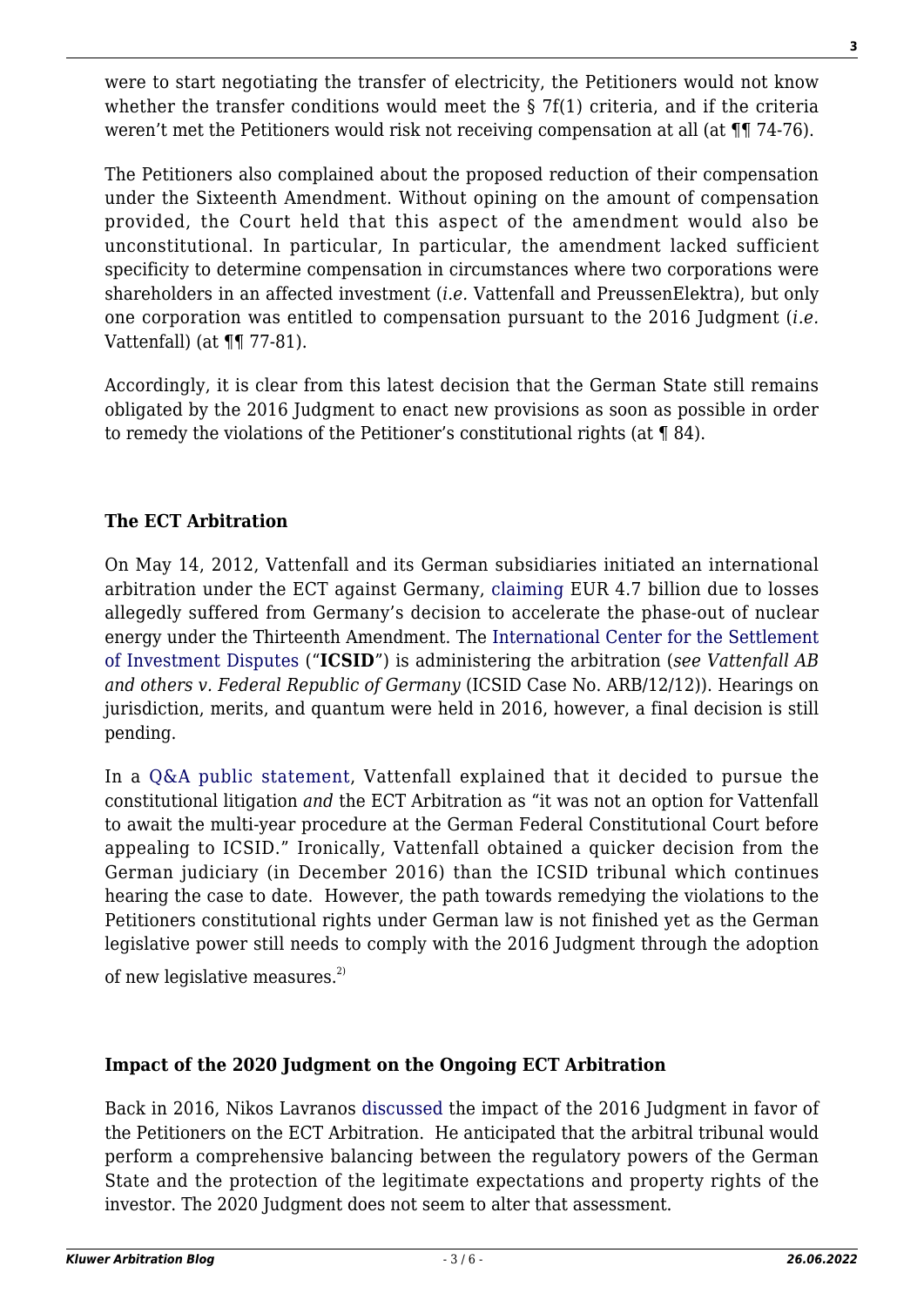While the parties' written submissions in the ECT Arbitration are not public, from November 21, 2020 to November 27, 2020 the Tribunal [held](https://icsid.worldbank.org/news-and-events/news-releases/vattenfall-ab-and-others-v-federal-republic-germany-icsid-case-no-0) public hearings on certain quantum issues – with the parties also being invited to make submissions on the impact of the 2020 Judgment on the arbitration proceedings. On this issue, the Claimants submitted that the 2020 Judgment:

- 1. removed any relevance of the Sixteenth Amendment on the arbitration proceedings (since Germany had argued that such amendment rendered the Claimants' claims moot), and
- 2. showed precisely why the Claimants had to bring the ECT Arbitration: ten years after the constitutional challenge was brought, Germany still had failed to compensate Claimants.<sup>3)</sup>

On its side, Respondent alleged that Claimants were inflating its damages claim, among others, because:

- 1. while in the constitutional litigation Vatenfall is not claiming damages and the Court does not deal with damages – rather the Court held that sales of electricity volumes could not amount to compensation – in the arbitration, the Claimants' quantum analysis takes into consideration *ex ante* prices to calculate higher damages; and
- 2. while German constitutional law focuses on individual property rights (in this case, the individual power plants and individual assets), the ECT Arbitration focuses on Vatenfall's investment in an energy company which one of its lines of business was nuclear energy.<sup>4)</sup>

While judicial decisions do not constitute a binding precedent for an international investment arbitration tribunal, they can provide support to arguments such as those advanced by Vattenfall, as well as other investors facing similar energy bans without compensation from a host state. It will be interesting to see how the arbitral tribunal in the ECT Arbitration deals with the Court's judgments in its final award (in particular, the reasoning in the 2016 Judgment regarding the violation of the investors' legitimate expectations and property rights).

In turn, this decision will certainly be an important precedent for other cases where investors have resorted to international arbitration against States for similar legislation seeking to accelerate the decommissioning of coal-fired power plants, without compensating foreign investors. For instance, in 2018, Westmoreland Coal Company [initiated](https://www.italaw.com/sites/default/files/case-documents/italaw10143_0.pdf) arbitration against Canada following the Government of Alberta's 2015 plan to eradicate coal-based energy by 2030. Likewise, in September 2019 Uniper [expressed](https://www.climatechangenews.com/2020/05/21/uniper-uses-investment-treaty-fight-netherlands-coal-phaseout/) its intention to file a claim against The Netherlands after the Dutch parliament passed a bill in 2016 which set forth a 55% cut in GHG emissions by 2030. On February 2, 2021, ICSID [registered](https://icsid.worldbank.org/cases/case-database/case-detail?CaseNo=ARB/21/4) an ECT claim against the country arising out of those measures brought by German energy company RWE AG. Finally, on January 31, 2021, Australian mining company Berkeley also [announced](https://www.abc.es/sociedad/abci-berkeley-reclamara-500-millones-gobierno-si-ley-clima-frustra-mina-uranio-202101311134_noticia.html) it is considering resorting to international arbitration if an amendment to Spain's climate change bill, that proposes banning the mining of uranium in the country, is passed.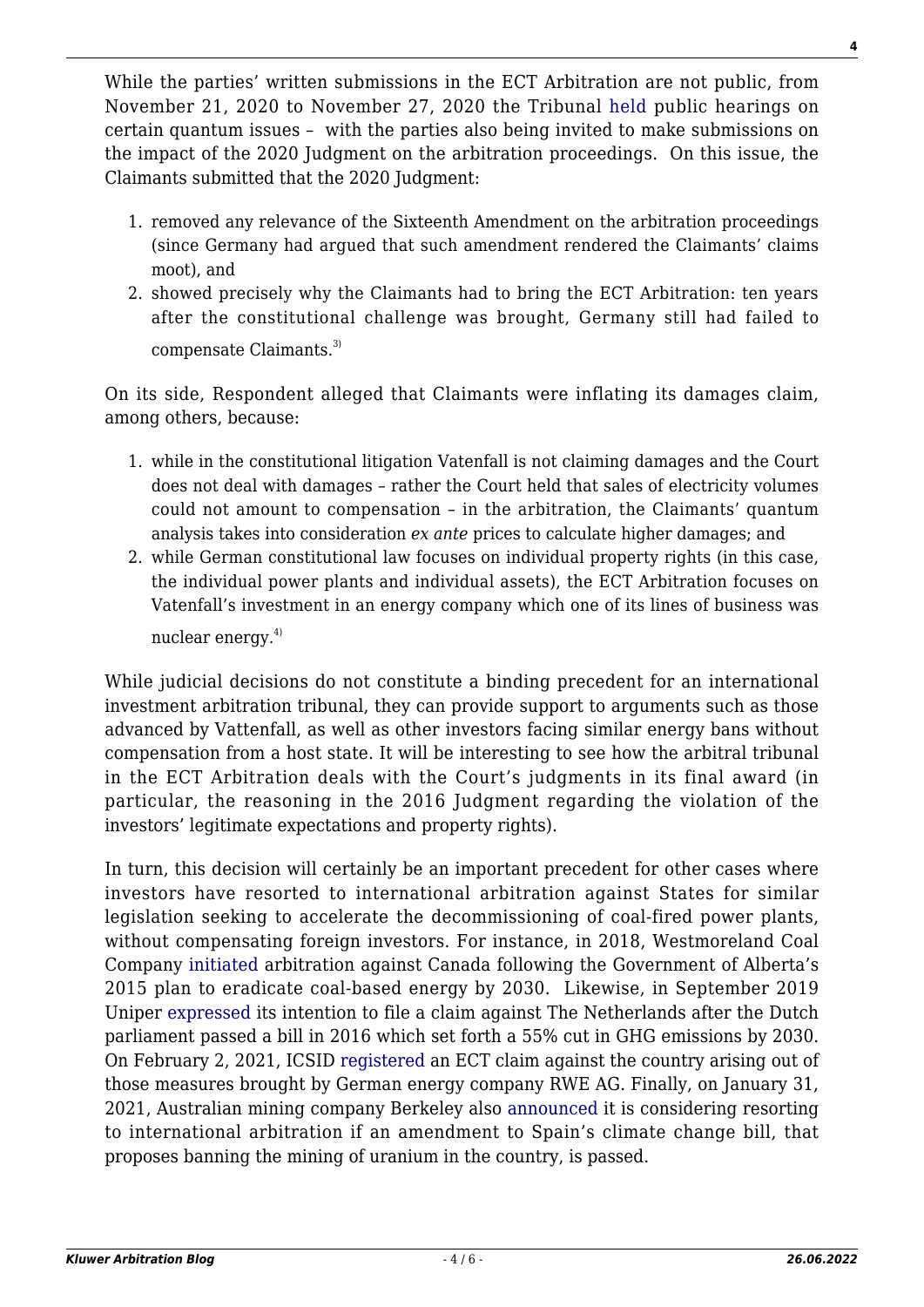*The views expressed by the author do not represent the position of Herbert Smith Freehills or its clients.*

*To make sure you do not miss out on regular updates from the Kluwer Arbitration Blog, please subscribe [here](http://arbitrationblog.kluwerarbitration.com/newsletter/). To submit a proposal for a blog post, please consult our [Editorial Guidelines.](http://arbitrationblog.kluwerarbitration.com/editorial-guidelines/)*

### **Profile Navigator and Relationship Indicator**

Offers 6,200+ data-driven arbitrator, expert witness and counsel profiles and the ability to explore relationships of 13,500+ arbitration practitioners and experts for potential conflicts of interest.

### [Learn how](https://www.wolterskluwer.com/en/solutions/kluwerarbitration/practiceplus?utm_source=arbitrationblog&utm_medium=articleCTA&utm_campaign=article-banner) **[Kluwer Arbitration Practice Plus](https://www.wolterskluwer.com/en/solutions/kluwerarbitration/practiceplus?utm_source=arbitrationblog&utm_medium=articleCTA&utm_campaign=article-banner)** [can support you.](https://www.wolterskluwer.com/en/solutions/kluwerarbitration/practiceplus?utm_source=arbitrationblog&utm_medium=articleCTA&utm_campaign=article-banner)



References

**↑1** made public on November 12, 2020 and is currently available in German language According to the Constitutional Court's official press release the 2020 Judgment was only.

According to a [statement](https://www.finanznachrichten.de/nachrichten-2021-01/51784313-kabinett-billigt-atomgesetznovelle-ohne-entschaedigungsregeln-fuer-konzerne-015.htm) by the spokesman for the Federal Ministry of Environment,

**↑2** Stephan Haufe, the required changes to the Atomic Energy Act to comply with the Court's judgement will be implemented in the course of this year.